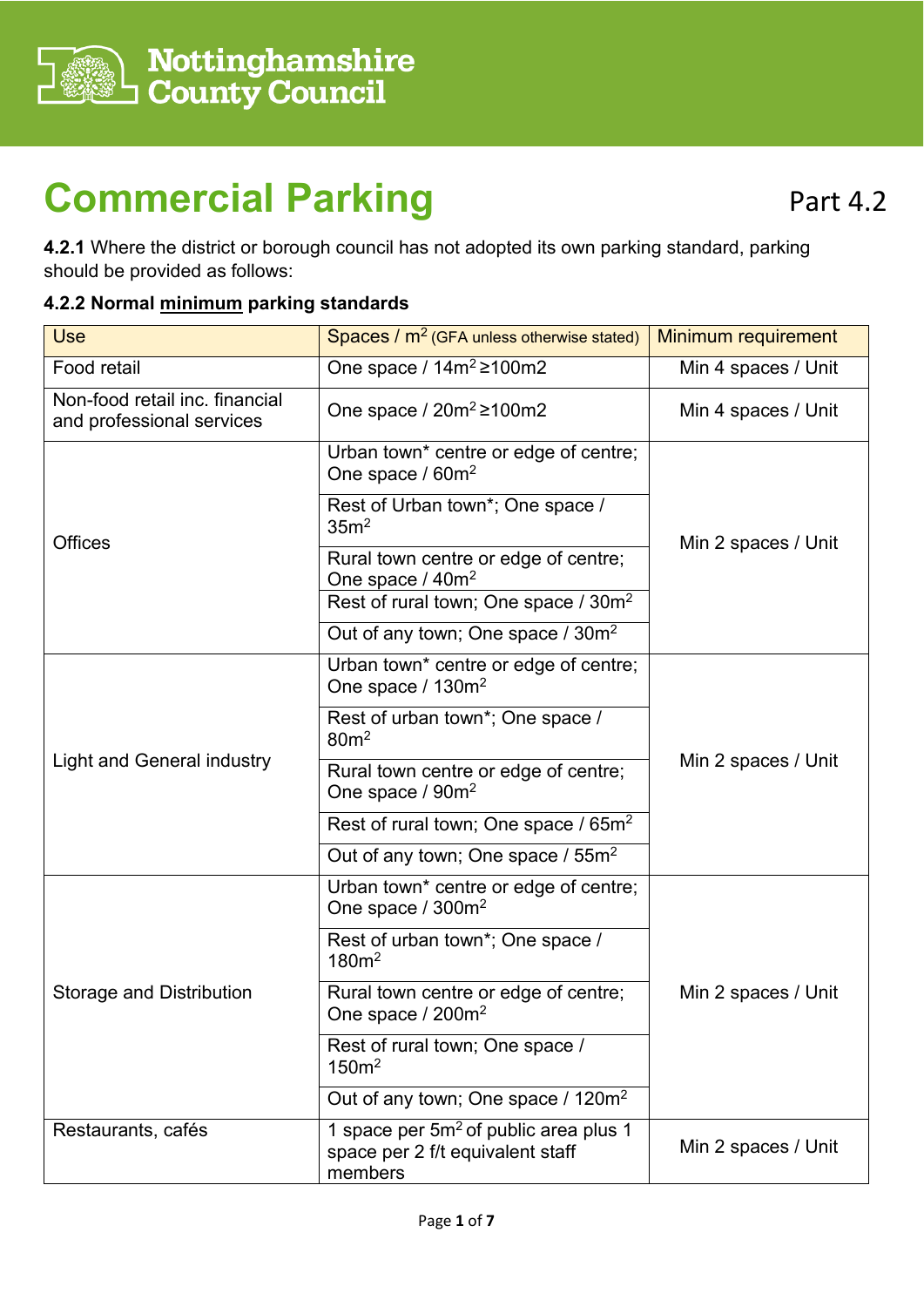| <b>Use</b>                                                                               | Spaces / $m2$ (GFA unless otherwise stated)                                                                                                                                                | Minimum requirement |
|------------------------------------------------------------------------------------------|--------------------------------------------------------------------------------------------------------------------------------------------------------------------------------------------|---------------------|
| Public houses, licensed clubs                                                            | 1 space per $2.5m2$ of net bar area<br>plus 1 space per 2 f/t equivalent staff<br>members                                                                                                  | Min 2 spaces / Unit |
| Pub restaurants                                                                          | 1 space per $10m^2$                                                                                                                                                                        | Min 2 spaces / Unit |
| Take-away hot food shops<br>(excluding fast food drive-thru<br>restaurants)              | 1 space per $5m^2$ of public area plus 1<br>space per 2 f/t equivalent staff<br>members                                                                                                    | Min 2 spaces / Unit |
| Food & Drink - Fast food drive-<br>thru restaurants                                      | 1 space per 8m <sup>2</sup>                                                                                                                                                                | Min 2 spaces / Unit |
| Residential care homes and<br>nursing homes excluding<br>secure residential institutions | 1 space per 3 bedrooms + 1 space<br>for each member of staff (maximum<br>number of staff on site at one time)<br>Note: A change from a care home to<br>a nursing home may not be permitted | Min 2 spaces        |
| Cinemas and conference<br>facilities                                                     | One space / five seats                                                                                                                                                                     | N/A                 |
| Assembly and Leisure<br>excluding cinemas, conference<br>facilities and stadia           | One space / $22m^2$                                                                                                                                                                        | N/A                 |
| Higher and further education                                                             | One space / two staff plus one space<br>/ 15 students                                                                                                                                      | N/A                 |
| <b>Stadia</b>                                                                            | One space / 15 seats                                                                                                                                                                       | N/A                 |

#### **\*Urban towns – Nottinghamshire**

Arnold, Beeston, Carlton, Hucknall, Stapleford, West Bridgford, Eastwood, Kimberley, Mansfield, Mansfield Woodhouse, Warsop, Sutton-in-Ashfield, Kirkby-in-Ashfield. Everywhere else should be considered to be a rural town.

#### **4.2.3 Departures from standard**

Where a lower level of parking provision is proposed this must be justified within a Transport Assessment or Statement. Commercial developments will not be supported should they be likely to result in excessive on street parking that would:

- − impair road safety;
- − obstruct access for vehicles, including for service vehicles, the emergency services and buses; and
- − obstruct footways and be a hazard to cyclists and pedestrians, including those with mobility or visual impairments.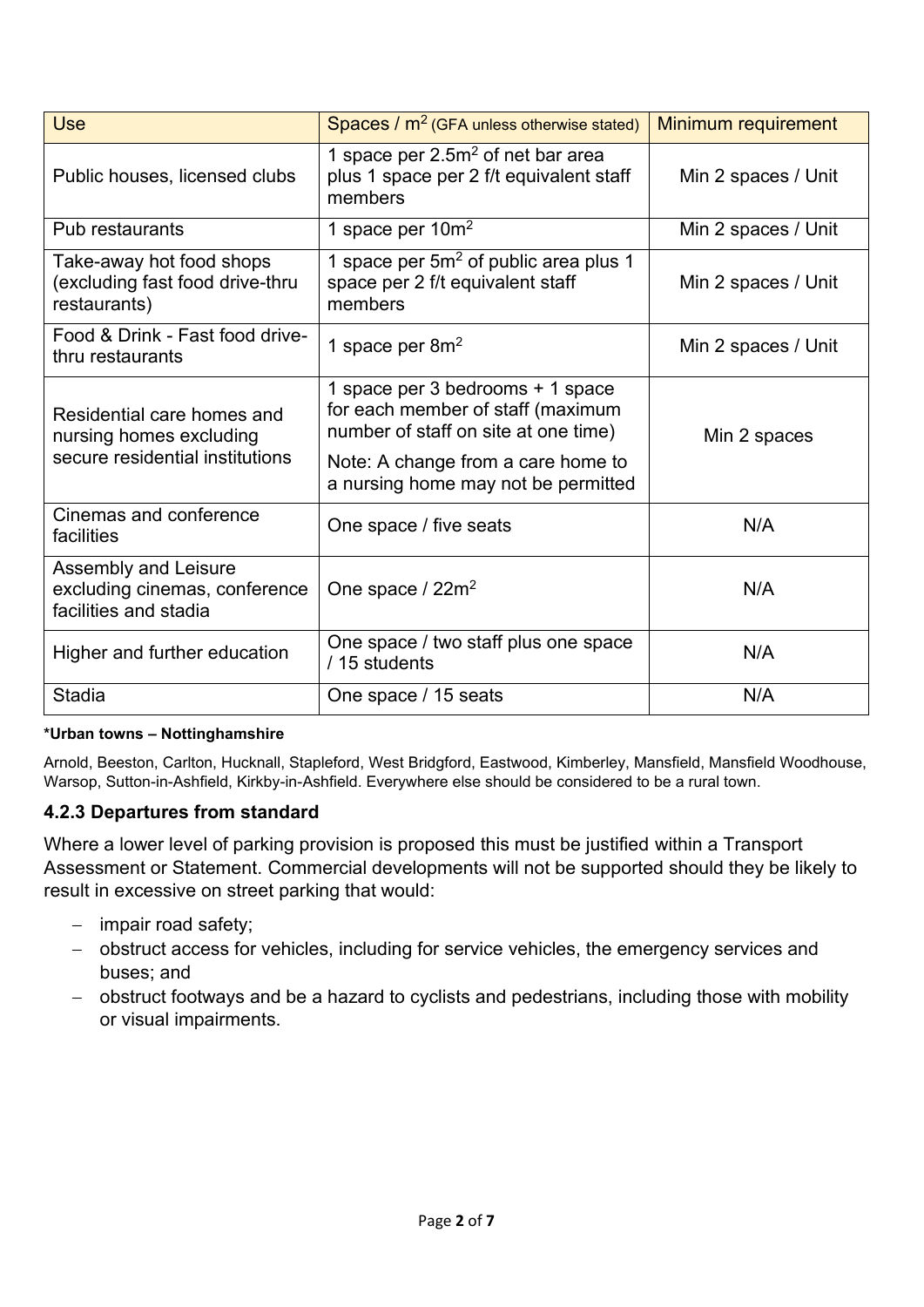#### **4.2.4 Normal minimum disabled parking standard**

| Car park use                                   | Car park size                                                       |                                                 |
|------------------------------------------------|---------------------------------------------------------------------|-------------------------------------------------|
|                                                | Over 4 spaces up to 200<br>spaces                                   | Over 200 spaces                                 |
| Employees and visitors to<br>business premises | One bay or 5% of total parking<br>spaces whichever is greater       | Six bays plus 2% of total<br>parking spaces     |
| Shopping, recreation and<br>leisure            | Three bays or 6% of total<br>parking spaces whichever is<br>greater | Four bays plus 4% of total<br>parking spaces    |
| Schools and higher and further<br>education    | At least one bay regardless of<br>car park size                     | At least one bay regardless of<br>car park size |

#### **4.2.5 Minimum servicing provision**

| Description of land use                           | Normal servicing provision                                                                                                                                             |
|---------------------------------------------------|------------------------------------------------------------------------------------------------------------------------------------------------------------------------|
| Shops                                             | Stores above 5,000m <sup>2</sup> - One goods bay space / 1000m <sup>2</sup>                                                                                            |
|                                                   | Stores between $3000m^2$ to $5000m^2$ - One goods bay space /<br>$750m^2$ ;                                                                                            |
|                                                   | Stores between $300m^2$ to $3000m^2$ - You must make provision<br>within the site for service and delivery vehicles to be loaded and<br>unloaded clear of the highway. |
| Restaurants, cafes and<br>drinking establishments | You must make provision within the site for service and delivery<br>vehicles to be loaded and unloaded clear of the highway.                                           |
| Light industry, Research and<br>development       | One lorry space for every 500m <sup>2</sup>                                                                                                                            |
| <b>General industrial</b>                         | One lorry space for every 400m <sup>2</sup>                                                                                                                            |
| Storage and distribution                          | One lorry space for every 400m <sup>2</sup>                                                                                                                            |

All commercial premises must include adequate servicing provision regardless of scale. As well as complying with the above standards, the design of commercial premises should include access for the movement and parking of goods vehicles that are compatible with the Freight Transport Association publication *'Designing for Deliveries'***.**

#### **4.2.6 Parking for motorcycles**

The parking standard for motorcycles and mopeds is one space, plus an additional space for every 10 car parking spaces. Parking spaces should normally be 2.5m x 1.5m with a 1m space between each bike. A secure ground anchor point is required for each space.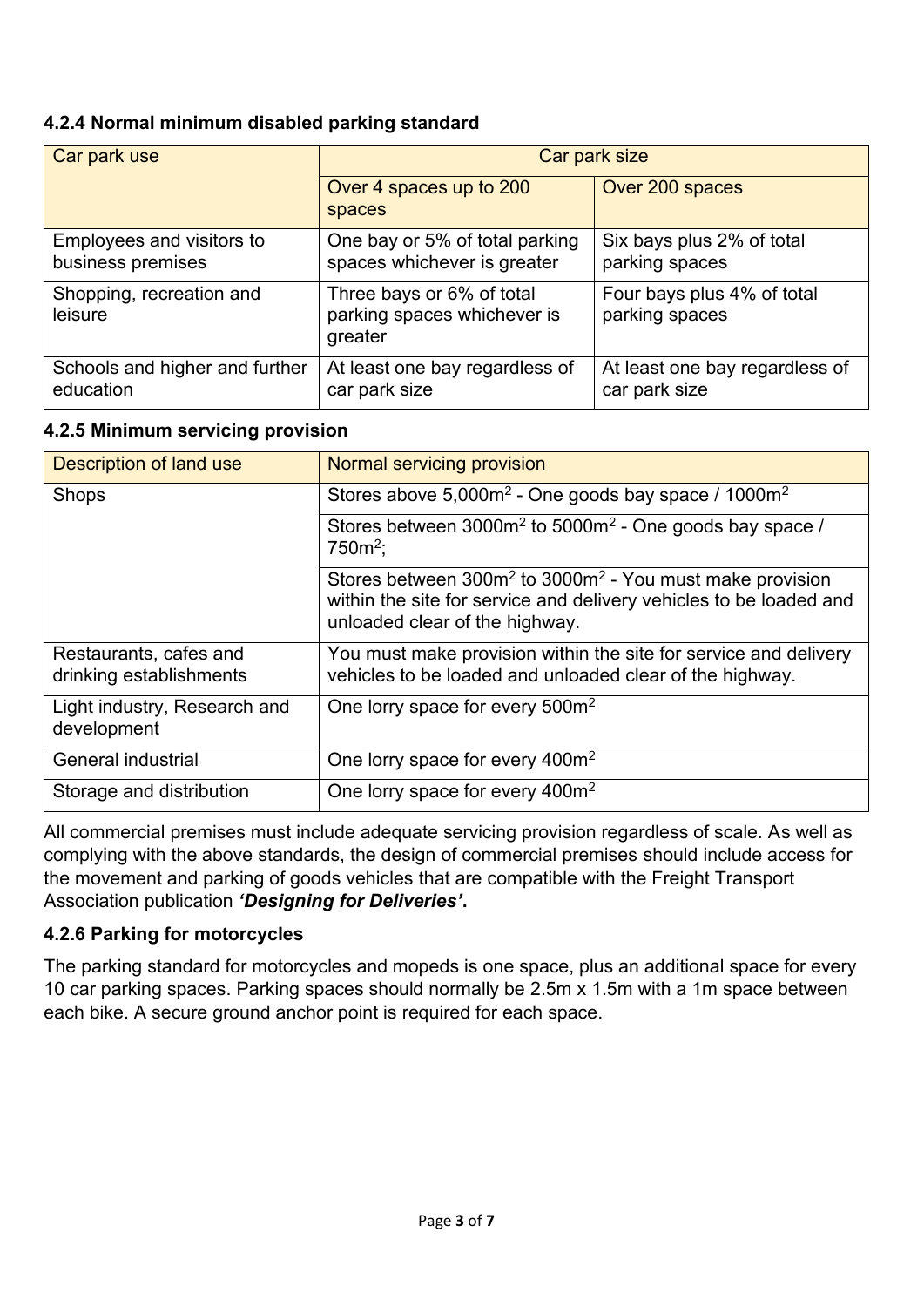# **4.2.7 Minimum cycle parking provision**

| Use class                   | Sub-category                                                    | Short stay requirement<br>(obvious, accessible,<br>and close to destination) | Long stay requirement (secure<br>and covered)                                                                                                                |
|-----------------------------|-----------------------------------------------------------------|------------------------------------------------------------------------------|--------------------------------------------------------------------------------------------------------------------------------------------------------------|
| All                         | Parking for adapted<br>cycles for disabled<br>people            | 5% of total capacity co-<br>located with disabled car<br>parking             | 5% of total capacity co-located<br>with disabled car parking.                                                                                                |
| Retail                      | Small (<200m <sup>2</sup> )                                     | 1 per 100m <sup>2</sup>                                                      | 1 per 100m <sup>2</sup>                                                                                                                                      |
|                             | Medium (200-1,000m <sup>2</sup> )                               | 1 per 200m <sup>2</sup>                                                      | 1 per 200m <sup>2</sup>                                                                                                                                      |
|                             | $>1,000m^2$                                                     | 1 per 250m <sup>2</sup>                                                      | 1 per $500m^2$                                                                                                                                               |
| Employment                  | Office/Finance (A2/B1)                                          | 1 per $1000m^2$                                                              | 1 per 200m <sup>2</sup>                                                                                                                                      |
|                             | Industrial/Warehousing<br>(B2/B8)                               | 1 per 1000m2                                                                 | 1 per $500m^2$                                                                                                                                               |
| Leisure and<br>Institutions | Leisure centres,<br>assembly halls, hospitals<br>and healthcare | Greatest of: 1 per 50m <sup>2</sup> or<br>1 per 30 seats/capacity            | 1 per 5 employees                                                                                                                                            |
|                             | <b>Educational Institutions</b>                                 |                                                                              | Separate provision for staff and<br>students based on Travel Plan<br>mode share targets.<br>Minimum:<br>Staff: 1 per 20 staff<br>Students: 1 per 10 students |

## **4.2.8 Electric vehicle charging**

| <b>Commercial</b><br>development | EV charging<br>requirement                                                                                                                                          | <b>Charging point</b><br>specification                                                                                  | Power requirement                               |
|----------------------------------|---------------------------------------------------------------------------------------------------------------------------------------------------------------------|-------------------------------------------------------------------------------------------------------------------------|-------------------------------------------------|
| Retail                           | Minimum of 1 space<br>up to 25 spaces plus<br>10% of spaces<br>thereafter to be fitted<br>with a fast charge<br>socket plus a further<br>10% infrastructure<br>only | 11kw or 22kw Mode<br>3 with Type 2<br>Connector plus<br>feeder pillar or<br>equivalent permitting<br>future connection. | 400v AC 63 Amp three<br>phase dedicated supply  |
| <b>Business</b>                  | Minimum of 1 space<br>up to 10 spaces plus<br>10% of spaces<br>thereafter to be fitted<br>with a fast charge<br>socket plus a further<br>10% infrastructure<br>only | 7kw Mode 3 with<br><b>Type 2 Connector</b><br>plus feeder pillar or<br>equivalent permitting<br>future connection.      | 230v AC 32 Amp single<br>phase dedicated supply |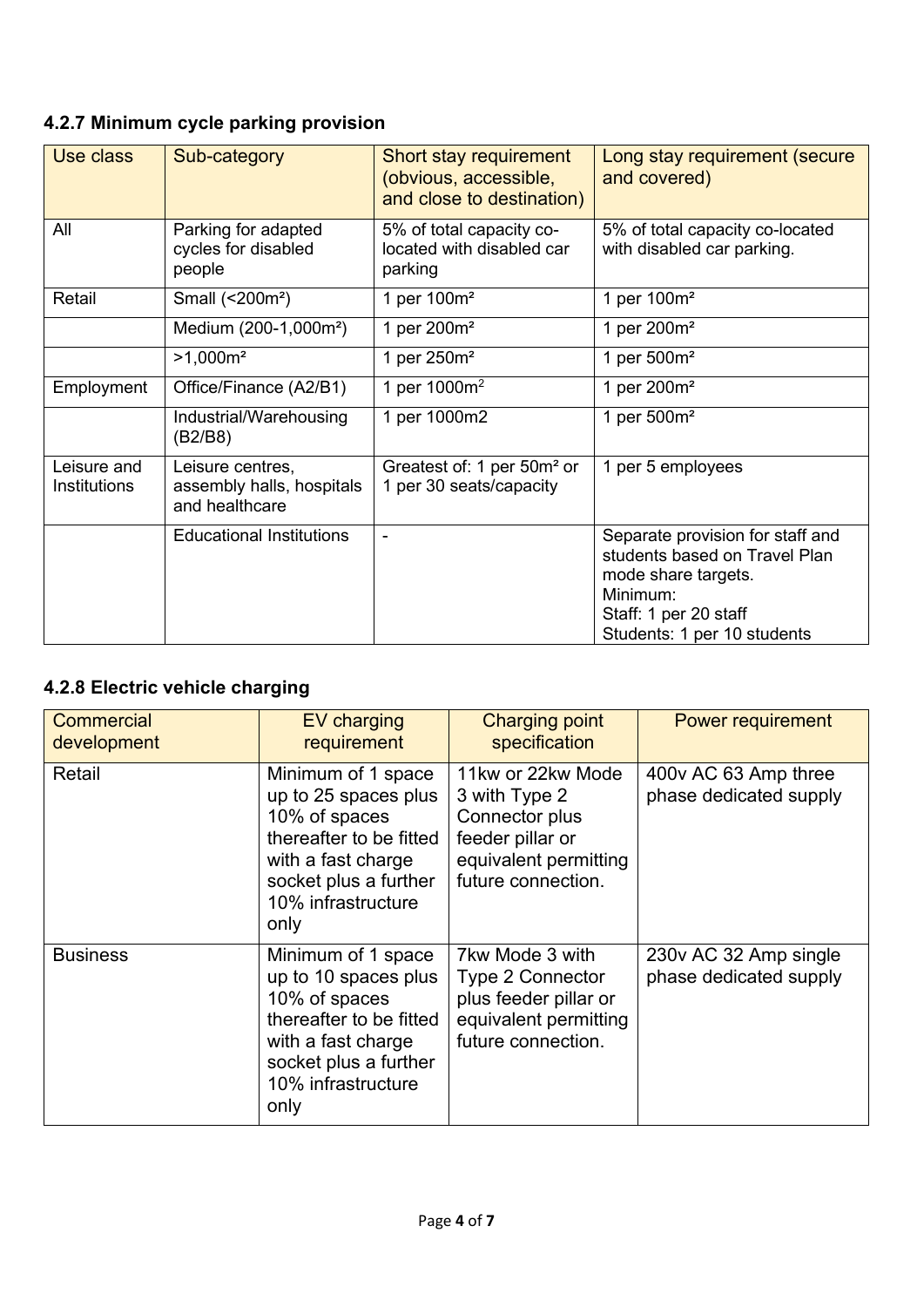| Commercial<br>development | <b>EV</b> charging<br>requirement                                                                                                                                   | <b>Charging point</b><br>specification                                                                             | Power requirement                               |
|---------------------------|---------------------------------------------------------------------------------------------------------------------------------------------------------------------|--------------------------------------------------------------------------------------------------------------------|-------------------------------------------------|
| Assembly and Leisure      | Minimum of 1 space<br>up to 25 spaces plus<br>10% of spaces<br>thereafter to be fitted<br>with a fast charge<br>socket plus a further<br>10% infrastructure<br>only | 7kw Mode 3 with<br><b>Type 2 Connector</b><br>plus feeder pillar or<br>equivalent permitting<br>future connection. | 230v AC 32 Amp single<br>phase dedicated supply |
| Sui generis use           | To be individually<br>assessed minimum<br>of 1 space                                                                                                                | To be individually<br>assessed                                                                                     | To be individually<br>assessed                  |

### **4.2.9 Dimensions for car parking spaces within car parks**

- − Absolute minimum of 2.4m wide by 4.8m long (minimum 2.0m x 6.0m when parallel).
- − Desirable 2.5m wide by 5.0m long (minimum 6.0m long when parallel).
- End spaces require a minimum width of 3.3m where there is a physical boundary.
- − The minimum aisle width for two-way working is 5.0m (usually 6.0m when perpendicular).



90° Parking (Perpendicular) 45° Parking

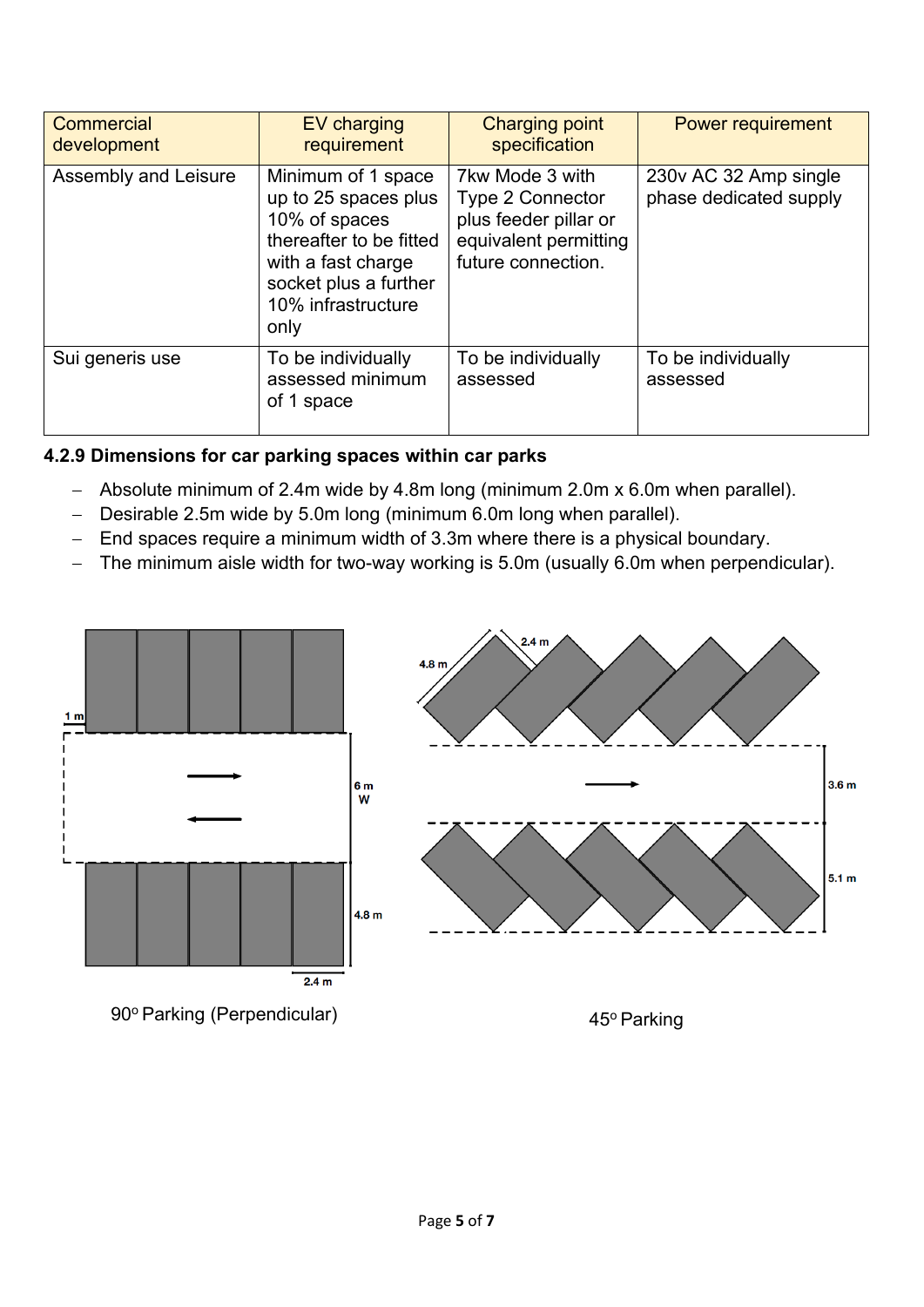

Parallel Parking